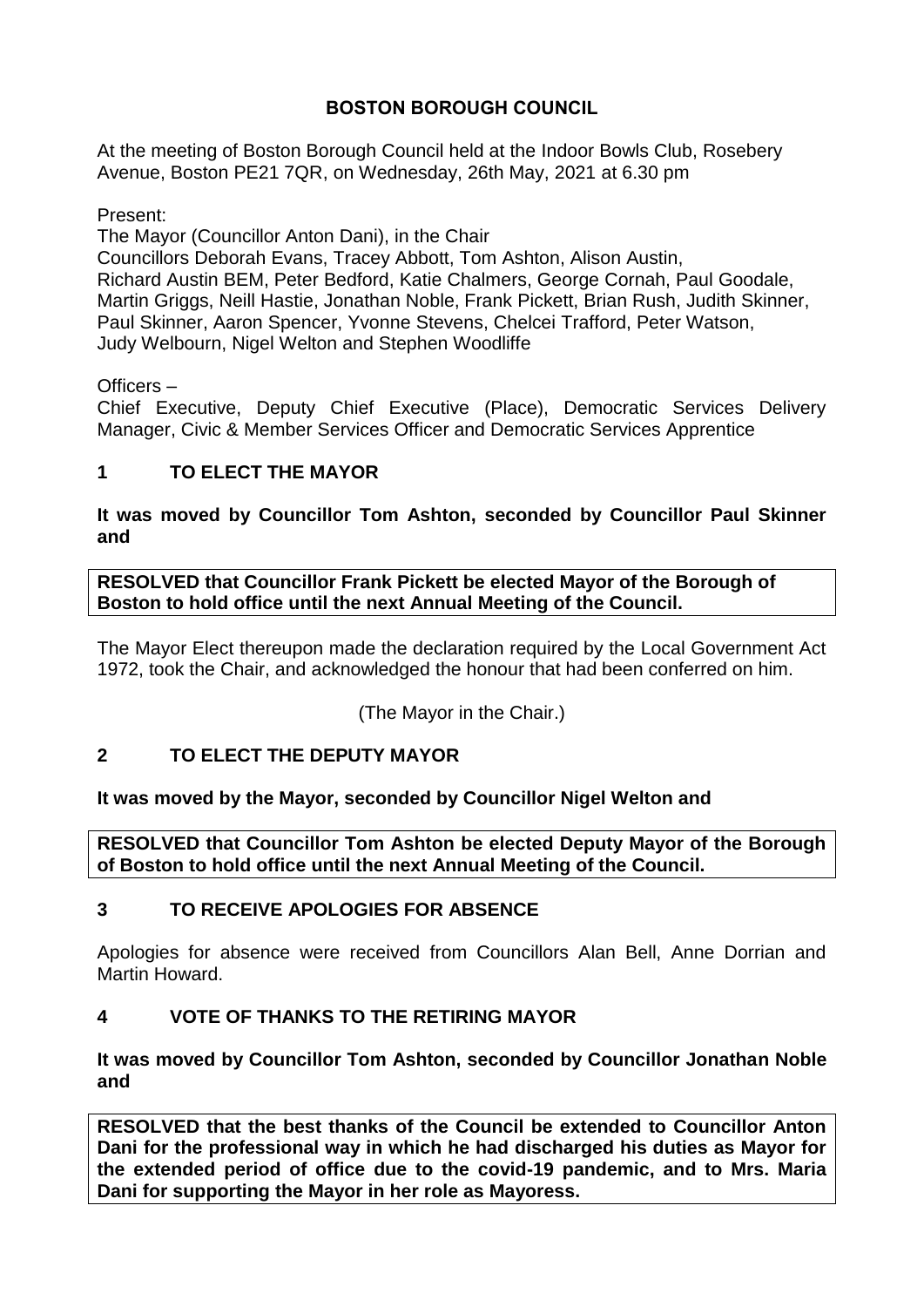The Mayor presented a Borough Plaque and a Past Mayor's Badge to the retiring Mayor, Councillor Anton Dani, who then addressed the meeting.

## **5 VOTE OF THANKS TO THE RETIRING DEPUTY MAYOR**

**It was moved by the Retiring Mayor, Councillor Anton Dani, seconded by Councillor Yvonne Stevens and**

**RESOLVED that the best thanks of the Council be extended to Councillor Deborah Evans for the admirable manner in which she had discharged her duties as Deputy Mayor during the extended period of office due to the covid-19 pandemic and to Mrs. Sue Garvey for supporting the Deputy Mayor in her role as Deputy Mayoress.** 

The Retiring Mayor presented a Borough Plaque to Councillor Evans, who then addressed the meeting.

#### **6 MAYOR'S SCOUT AND MAYORESS' GUIDE**

- (1) The Mayor handed the Sash of Office to the new Mayor's Scout, Miss Emily Clayton.
- (2) The Mayor expressed his appreciation to Miss Lara Tarry, the retiring Mayor's Guide, for the manner in which she had carried out her duties during the past year, and handed the Sash of Office to the new Mayoress' Guide, Miss Freya O'Shea.

#### **7 DECLARATIONS OF INTEREST**

No declarations of interest were made.

#### **8 DEMOCRATIC ARRANGEMENTS - APPOINTMENTS 2021/22**

The Monitoring Officer introduced a report recommending that, in accordance with the Council's Rules of Procedure, Council consider the programme of meetings and appointments for the 2021/2022 Municipal Year as now indicated.

#### (A) PROGRAMME OF MEETINGS 2021/22

The Monitoring Officer drew attention to the draft programme of ordinary meetings for 2021/22. It was noted that in terms of the Council's Constitution, the Council was required to formally approve the programme of ordinary meetings at its AGM.

#### **It was moved by Councillor Paul Skinner, seconded by Councillor Welton and**

**RESOLVED that the programme of ordinary meetings for 2021/22 as set out in Appendix A be approved.**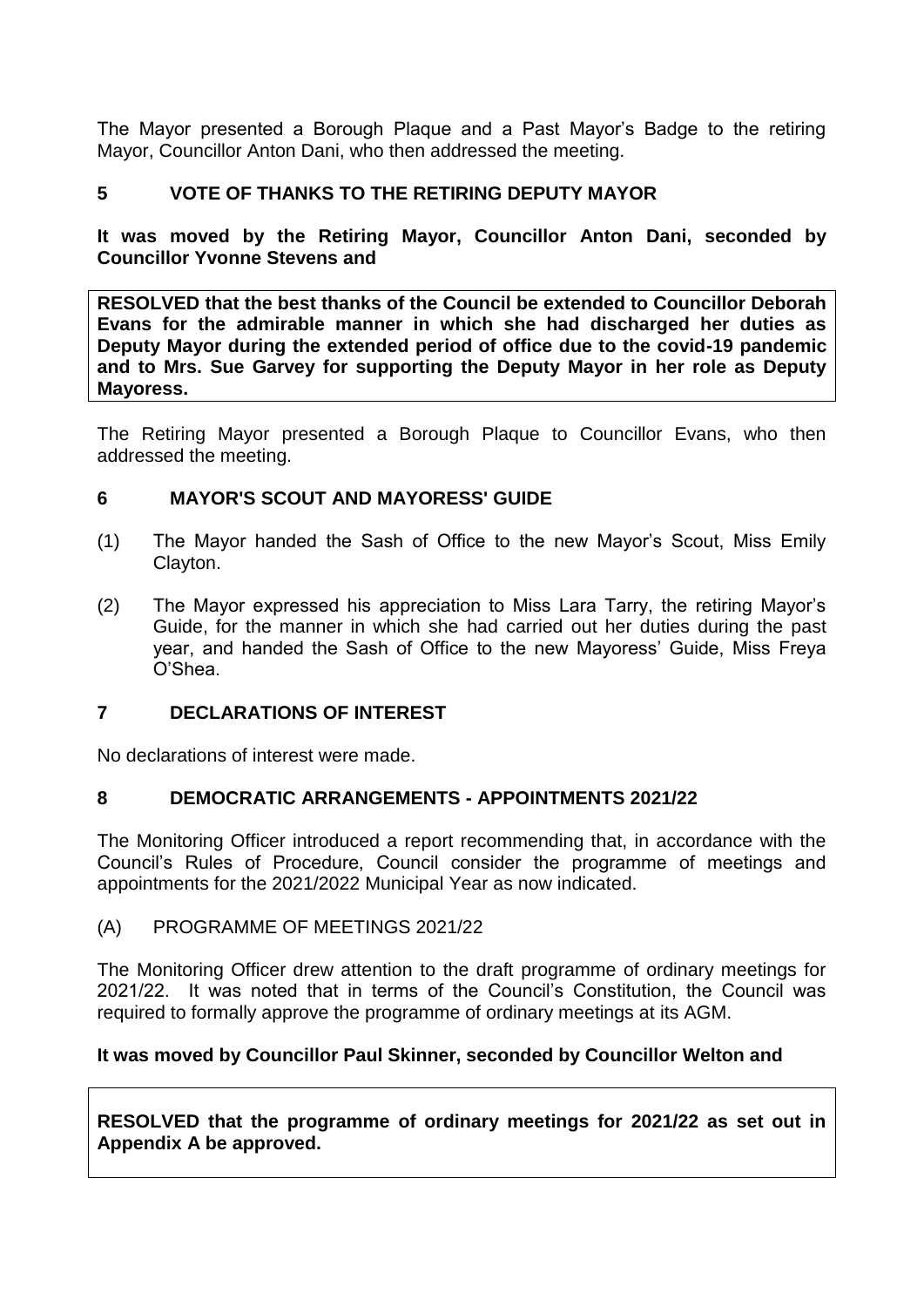#### **(B) APPOINTMENT OF CABINET**

The Monitoring Officer referred to Appendix B, which related to the appointment of the Cabinet Members and allocation of portfolios for 2021/22, submitted for information purposes only.

**It was moved by Councillor Paul Skinner, seconded by Councillor Nigel Welton and** 

**RESOLVED that the appointment of the Cabinet and allocation of portfolios for 2021/22, as set out in Appendix B, be noted.** 

## **(C) MEMBERSHIP OF COMMITTEES 2021/22**

The Monitoring Officer referred to the proposed membership of the Committees for 2021/22 as set out in Appendix C of the report.

**It was moved by Councillor Paul Skinner, seconded by Councillor Nigel Welton and**

**RESOLVED that the membership of Committees for 2021/22, as set out in Appendix C, be approved.**

(D) APPOINTMENT OF CHAIRMEN AND VICE-CHAIRMEN OF COMMITTEES 2021-2022

The Monitoring Officer referred to the list of proposed appointments of Chairmen and Vice-Chairmen of the Committees, as set out in Appendix D of the report.

#### **It was moved by Councillor Paul Skinner, seconded by Councillor Nigel Welton and**

**RESOLVED that the appointments of Chairmen and Vice-Chairmen for 20021-22 be approved as set out in Appendix D of the report; such appointees to hold office until the next Annual Meeting of the Council, or until the appointment of their successors.**

#### **(E) APPOINTMENTS TO EXTERNAL ORGANISATIONS**

The Monitoring Officer referred to the schedule of appointments to external organisations as set out in Appendix E of the report.

It was noted that the nominations for the Black Sluice Internal Drainage Board and the Witham Fourth Internal Drainage Board were no longer oversubscribed as Councillor Brian Rush had withdrawn.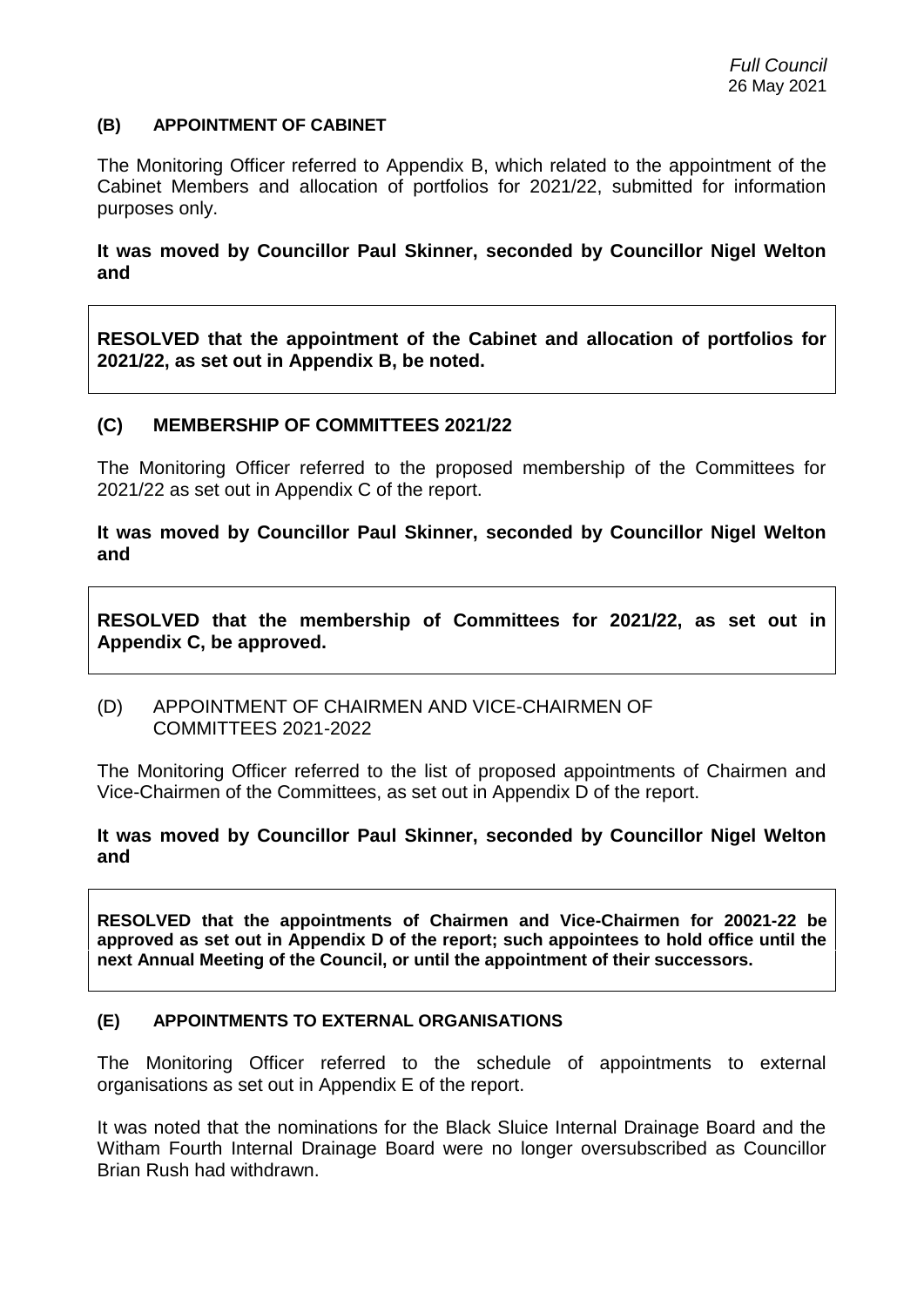The Lincolnshire Police and Crime Panel was oversubscribed by one nomination and would be voted on separately.

**It was moved by Councillor Paul Skinner, seconded by Councillor Nigel Welton and** 

**RESOLVED that the Council's appointments to external organisations be approved as set out in Appendix E, with the exception of the Lincolnshire Police and Crime Panel, Members to serve on the external organisations indicated in each case; to hold office whilst they remain Members of the Council, until the next Annual Meeting of the Council; or until the appointment of their successors;** 

**It was moved by Councillor Nigel Welton and seconded by Councillor Anton Dani that Councillor Paul Skinner be appointed as the Council's representative on the Lincolnshire Police and Crime Panel.**

**It was moved by Councillor Peter Bedford and seconded by Councillor Peter Watson that Councillor Stephen Woodliffe be appointed as the Council's representative on the Lincolnshire Police and Crime Panel.**

**On being put to the vote it was** 

**RESOLVED that Councillor Paul Skinner be appointed as the Council's representative on the Lincolnshire Police and Crime Panel to hold office whilst he remains a Member of the Council, until the next Annual Meeting of the Council; or until the appointment of a successor.**

| Organisation                                                    | <b>Period of</b>   | <b>Appointees</b>       |
|-----------------------------------------------------------------|--------------------|-------------------------|
|                                                                 | <b>Appointment</b> |                         |
| <b>Bicker Trust</b>                                             | Civic Year         | Cooper                  |
| <b>Black Sluice Internal Drainage Board</b><br>(7 members)      | Civic Year         | Ashton<br>R. Austin     |
|                                                                 |                    | <b>Bedford</b>          |
|                                                                 |                    | Cooper                  |
|                                                                 |                    | <b>Pickett</b>          |
|                                                                 |                    | P. Skinner              |
|                                                                 |                    | Mr. M. Brookes          |
|                                                                 |                    | (Lay member)            |
| Boston Citizens Advice Bureau Management<br>Committee (2 seats) | Civic Year         | Griggs                  |
| <b>Boston Municipal Non-Educational Charities</b>               | Civic Year         | Woodliffe               |
| $(4$ seats)                                                     |                    | <b>Colin Brotherton</b> |
|                                                                 |                    | (lay member)            |
| <b>Centrepoint Outreach</b>                                     | <b>Civic Year</b>  | Welbourn                |
| Council for the Protection of Rural England<br>(Lincs Branch)   | Civic Year         | P. Skinner              |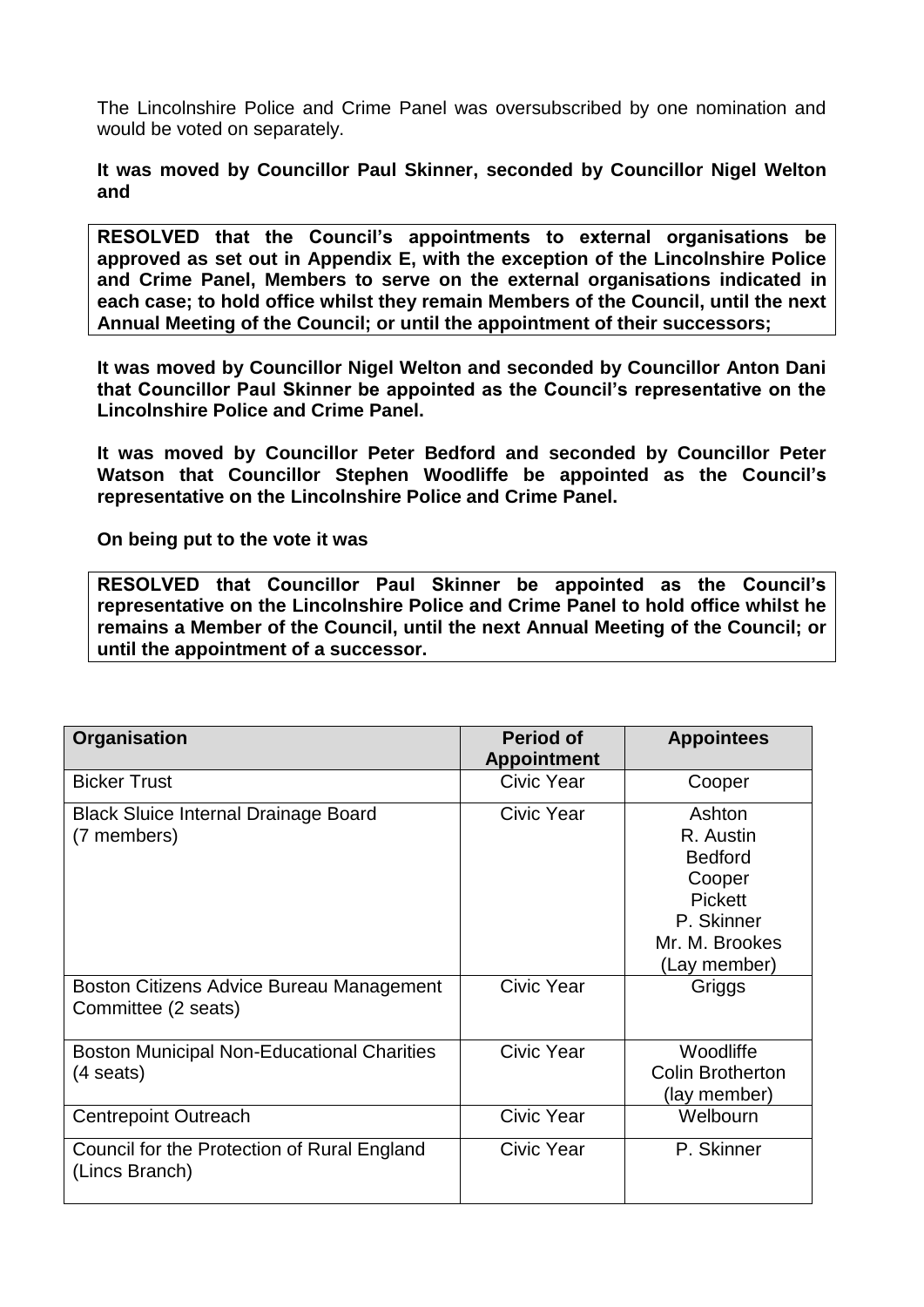| Heritage Lincolnshire                                                                                              | Civic Year        | R. Austin                                                                                                                |
|--------------------------------------------------------------------------------------------------------------------|-------------------|--------------------------------------------------------------------------------------------------------------------------|
| <b>Lincolnshire County Council Health Scrutiny</b><br>Committee<br>(1 seat and 1 substitute – non Cabinet members) | Civic Year        | Woodliffe                                                                                                                |
| Lincolnshire County Council Flood and Water<br>Management Scrutiny Committee (non Cabinet<br>members)              | Civic Year        | R. Austin<br><b>Pickett</b><br>(substitute member)                                                                       |
| Nacro Services in Lincolnshire                                                                                     | Civic Year        | Welbourn                                                                                                                 |
| Rural Services Network (SPARSE Rural,<br><b>Rural Services Partnership, RSN Community</b><br>Group)                | Civic Year        | Ashton<br><b>Brown</b>                                                                                                   |
| Sir Thomas Meddlecott and Others Charity<br>Trust (Skirbeck Quarter Charities) (3<br>Trustees)                     | Civic Year        | A. Austin<br>Woodliffe<br>Mr. R. Lenton<br>(Lay member)                                                                  |
| <b>Swineshead Poor Charity</b>                                                                                     | Civic Year        | Cornah                                                                                                                   |
| Wash and North Norfolk Coast Special Area<br>of Conservation (SAC) Members Group (1<br>seat and 1 substitute)      | <b>Civic Year</b> | A. Austin                                                                                                                |
| Witham Fourth District Internal Drainage<br>Board (7 members)                                                      |                   | R. Austin<br><b>Bedford</b><br><b>Hastie</b><br><b>Pickett</b><br>P. Skinner<br>Welton<br>Mrs. P. Cooper<br>(Lay member) |

# **Long Term Appointments**

| <b>Organisation</b>                                            | Period of<br><b>Appointment</b> | <b>Current / Previous</b><br><b>Appointees</b> |
|----------------------------------------------------------------|---------------------------------|------------------------------------------------|
| <b>Boston Grammar School Foundation</b><br>Governors (4 seats) | 4 years from<br>2019            | Not applicable until May 2023                  |
| John Butler Charity                                            | 3 years from<br>2020            | Not applicable until May 2023                  |
| Lincolnshire Police and Crime Panel                            | 4 years from<br>2021            | P. Skinner                                     |
| St. Leonard's Hospital Trust<br>(2 Trustees)                   | 4 years from<br>appointment     | Not applicable until May 2023                  |
| Thomas Sanderson Trust (2 seats)                               | 4 years from<br>2019            | Not applicable until May 2023                  |
| <b>Welland and Deepings IDB</b>                                | 3 years from                    | Not applicable until May 2023                  |